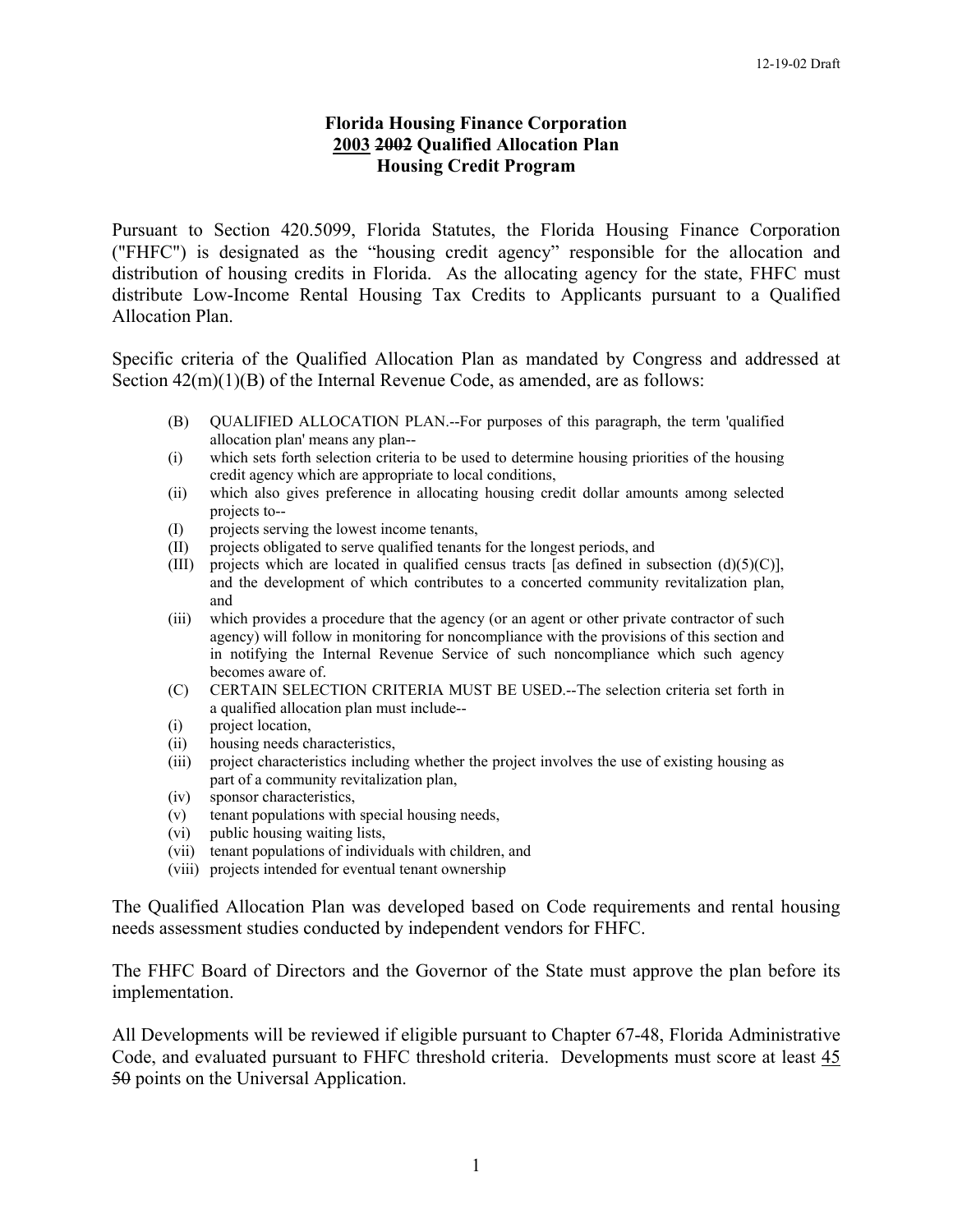Prior to the issuance of a Housing Credit Allocation, a Development must be underwritten in accordance with Rule 67-48.026, F.A.C., in order to determine the Development's feasibility, ability to proceed and the appropriate housing credit amount, if any. FHFC shall issue Housing Credits in an amount no greater than the amount needed for the financial feasibility and viability of a Development throughout the credit period. The issuance of Housing Credits or the determination of any allocation amount in no way represents or purports to warrant the feasibility or viability of the Development by FHFC.

All capitalized terms not otherwise defined herein have the meanings set forth in Chapter 67-48, Florida Administrative Code.

The 2003 2002 Housing Credit Allocation Authority will be awarded in accordance with the Universal Application Package and as follows:

1. Three hundred thousand dollars (\$300,000) in Housing Credits will be set-aside for those Applicants that meet all of the following criteria: (1) select and qualify for the Rural Development designation points for having a Development that will be funded by the U.S. Department of Agriculture Rural Development (USDA RD) 515 or 514/516 Program(s); (2) meet the Application's threshold requirements; (3) receive a score of not less than 60 64 points for the proposed Development's Application and; (4) provide evidence to Florida Housing by October 1, 2003 2002 of funding from United States Department of Agriculture Rural Development (USDA RD) programs RD 515, RD 514 and/or RD 516.

a. Applicants that choose to compete within the RD Development Set-Aside will, to the extent not fully or partially funded in such Set-Aside, also be eligible to compete within the Geographic Set-Aside within which the Development is located (in the event of competition within the Geographic Set-Aside, a RD 514/516 Applicant shall be counted as a Farmworker/Commercial Fishing Worker Development).

b. Any Applicant partially funded under the RD Development Set-Aside shall receive a Binding Commitment to fund the balance of the amount of credits determined as needed, subject to the provisions of Section 12 hereof.

c. Any remaining credits not designated for Developments within this Set-Aside will be distributed in accordance with Section 5 of this QAP.

2. FHFC will endeavor to allocate credits to not less than 180 set-aside units and if more than one Florida Keys Area Applicant is chosen for tentative funding, not more than 270 setaside units to those Applicants that meet the following criteria: (1) select and qualify for points for having a proposed Development that will be located in the Florida Keys Area designation; (2) meet the Application's threshold requirements; and (3) receive a score of not less than 60 64 points for the proposed Development's Application.

Applicants that choose to compete as a Florida Keys Area Development will, to the extent not fully funded as a Florida Keys Area Development, also be able to compete within the Small County Geographic Set-Aside.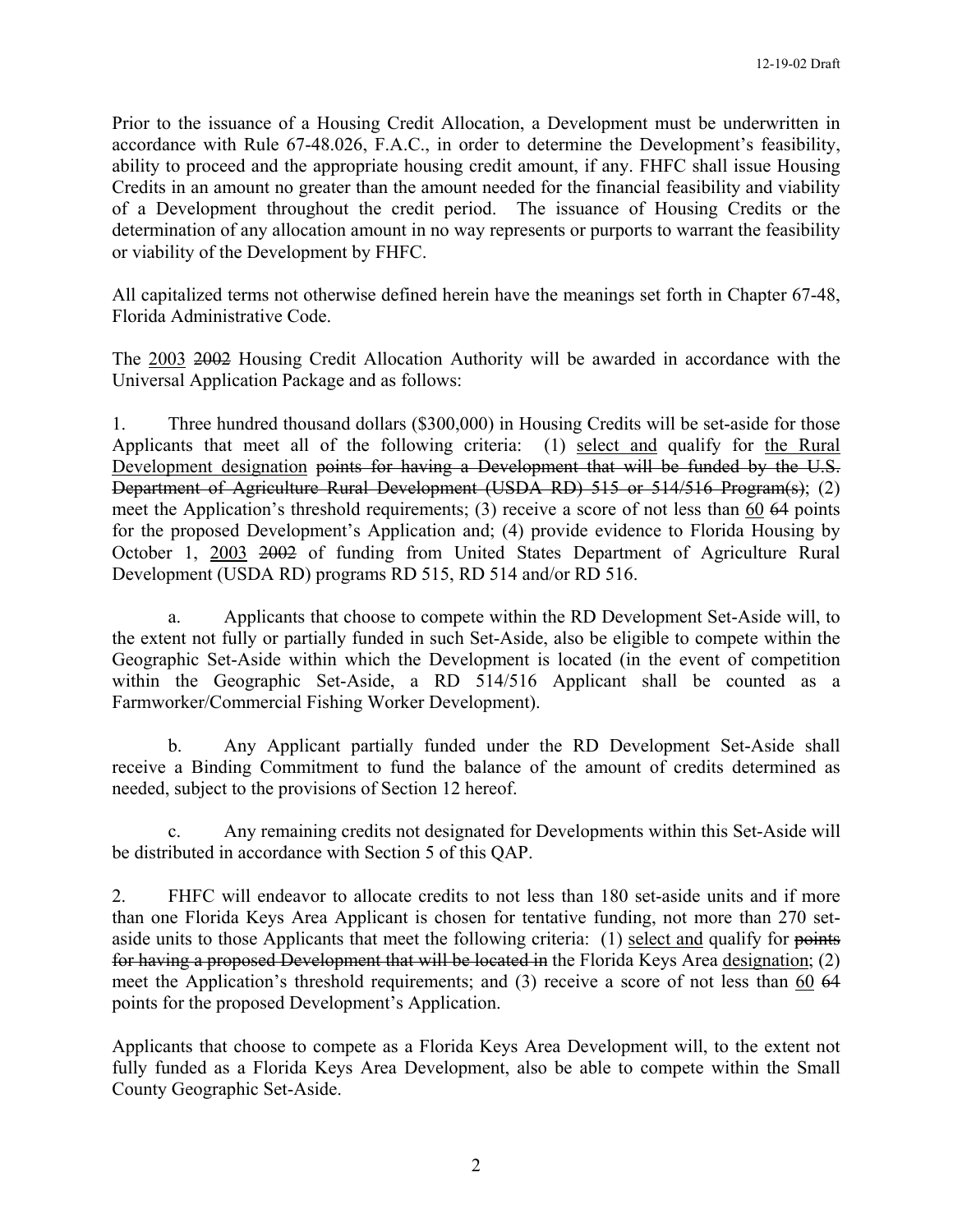3. Three million dollars (\$3,000,000) in housing credits will be set-aside for those Applicants that meet all of the following criteria: (1) have select and qualify qualified for the points as a Front Porch Florida Community designation Development; (2) meet the Application's threshold requirements; and (3) receive a score of not less than 60 64 points for the proposed Development's Application.

a. Applicants that meet the above criteria and choose to compete as a Front Porch Florida Community Applicant will first compete within this Front Porch Florida Community Set-Aside and, to the extent not fully or partially funded, may also compete within the Geographic Set-Aside within which such Development is located (in the event of competition within the Geographic Set-Aside, such Front Porch Florida Community Applicant shall continue to be counted as an Urban In-Fill Development).

b. Any Applicant partially funded under this Set-Aside shall receive a Binding Commitment to fund the balance of the amount of credits determined as needed, subject to the provisions of Section 12 hereof.

c. Any remaining credits not designated for Developments in this Set-Aside, in accordance with the preceding established procedure, will be distributed in accordance with Section 5 of this QAP.

4. The geographic distribution is based on the most recent statewide market study:

| Large County Allocation Authority:        | 59% |
|-------------------------------------------|-----|
| Medium County Allocation Authority:       | 31% |
| <b>Small County Allocation Authority:</b> | 10% |

5. FHFC will make a determination on the FHFC working day immediately following the date FHFC's Board takes action on informal appeals which RD Development and Front Porch Florida Community Development Applicants will be tentatively allocated housing credits. As of the this date the FHFC Board approves final ranking, any returned housing credits plus the Housing Credit Allocation Authority received based on the per capita calculation plus any housing credits received from the National Pool, less any amount obligated to be allocated pursuant to existing Binding Commitments, less the amount of housing credits tentatively allocated to those Applicants in the RD Development Special Set-Aside, less the amount of housing tentatively allocated to those Applicants in the Front Porch Florida Community Development Special Set-Aside and less the amount of housing credits tentatively allocated to those in the SAIL Homeless Special Set-Asides and SAIL Elderly Special Set-Aside (Homeless, Farmworker/Commercial Fishing Worker, and Elderly), will be allocated pursuant to the setasides described in Section 4 above and subject to Sections 6 and 7 below. If after final rankings, any Geographic Set-Aside category (small, medium, or large) fails to utilize its entire allocation amount, the remaining housing credits will be awarded in accordance with Section 8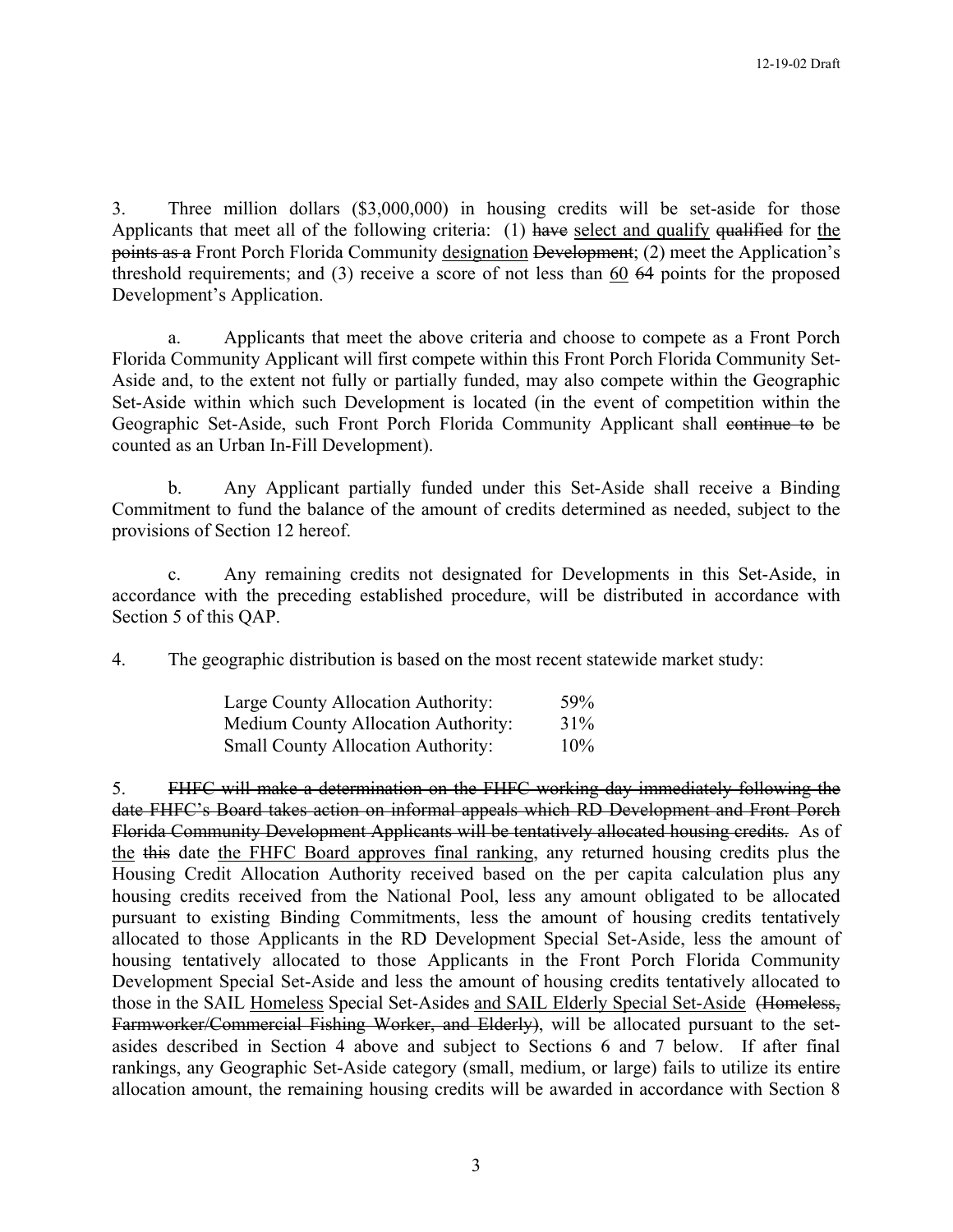#### of this QAP.

6. Following Board action on informal appeals, FHFC will endeavor to allocate not less than 12% of the 2003 2002 Allocation Authority amount (per capita allocation plus returned housing credits plus any National Pool housing credits received) as of the date the Board approves final ranking of the FHFC working day immediately following the date of the Board action on informal appeal scoring for Developments with Applicants qualified as Non-Profit pursuant to Rule 67-48.002(83), F.A.C., whose Applications have met threshold requirements. FHFC is required by Section 42, IRC, to allocate not less than 10% of its Allocation Authority to qualified Non-Profits. FHFC has determined that an initial allocation of 12% to qualified Non-Profits will help ensure that the 10% requirement will be met in the event that all Developments included in the initial 12% do not receive an allocation. FHFC will endeavor to accomplish this goal by following the procedures stated in the Ranking and Selection Criteria section of the Universal Application Package Instructions.

a. When a Non-Profit Applicant is to receive a Binding Commitment for credits from future Allocation Authority, FHFC shall only include the 2003 2002 credits actually allocated, and not the amount of the Binding Commitment, to determine compliance with the 12% goal. FHFC shall include in such 12% calculation any 2003 2002 credits allocated or to be allocated pursuant to a Binding Commitment from a previous cycle.

b. No more than 90 percent of the Allocation Authority as of October 1, 2003 2002, including any housing credits received from the 2003 2002 National Pool before or after this date and including any returned credits after this date, will be allocated to Applicants which do not qualify as Non-Profit Applicants.

c. If it is determined between September 30, 2003 2002 and December 15, 2003 2002 that less than 10% of the Allocation Authority as of October 1, 2003 2002, including any housing credits received from the 2003 2002 National Pool before or after October 1, 2003 this date, will be tentatively allocated to Non-Profit Applicants because a Non-Profit Applicant previously considered for funding is no longer considered or because additional allocation authority is received, Non-Profit Applicants meeting threshold will, in the order of their score, be invited into credit underwriting to the extent that the request amount of the last Non-Profit Applicant invited into credit underwriting takes the amount to be tentatively allocated to Non-Profit Applicants over the higher of the amount needed to meet the 10% minimum or the total request amounts of Non-Profit Applicants no longer considered for funding. In this event, the last Non-Profit Applicant invited into credit underwriting would only receive a 2003 2002 credit allocation for the higher of the two amounts previously stated and a Binding Commitment for the remaining amount as determined by FHFC's Credit Underwriter and approved by the FHFC. The provisions of this paragraph shall take precedence over the provisions of Section 12 of the QAP.

d. After the 12% goal has been realized, remaining Applications from Non-Profit Applicants shall compete with all other Applications in the HC Program for remaining Allocation Authority.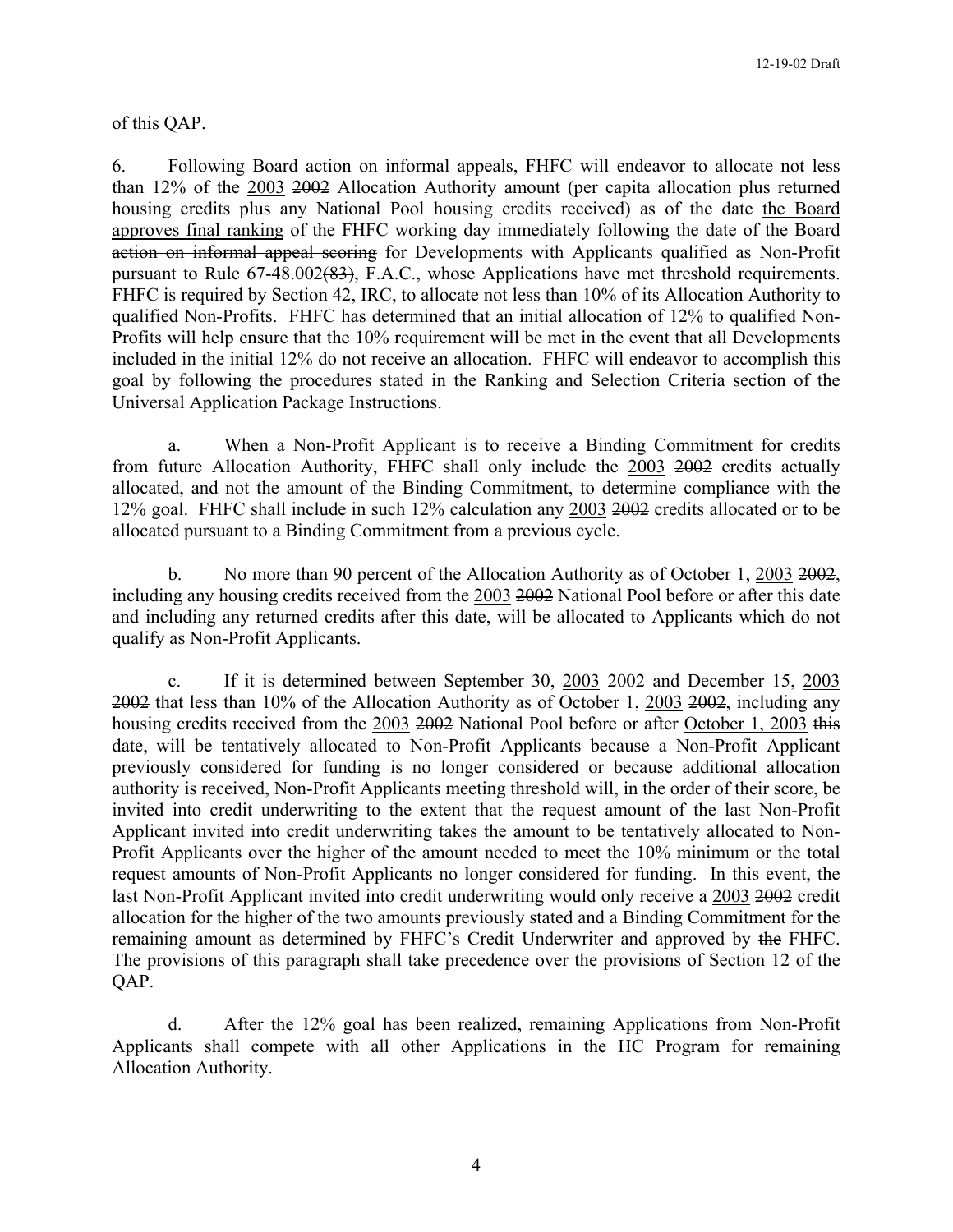7. FHFC's goal is to have a diversified rental housing portfolio. Therefore, its targeting goal is to allocate credits, regardless of Geographic Set-Aside and to the extent such targeting goals can be met in accordance with these procedures, to: a minimum of three Elderly Developments, which may include Assisted Living Facilities licensed pursuant to Florida Statutes 400.401 through 400.54, one Farmworker/Commercial Fishing Worker Development in addition to any USDA RD 514/516 Developments funded under the RD Development Set-Aside, one Urban In-Fill Development in which at least 75% of the set-aside units are located in one or more new construction High Rise buildings (7 stories or higher) (a "UI High Rise"), and two additional Urban In-Fill Developments. Developments will be classified as Elderly, Farmworker/Fishing Worker, and Urban In-Fill only to the extent so designated within the Universal Application Package. Developments funded within the Front Porch Florida Community Set-Aside, as stated in Section 3 above, will count toward meeting the goal of funding Urban In-Fill Developments. A Front Porch Florida Community Development in which at least 75% of the set-aside units are located in one or more new construction High Rise buildings 7 stories or higher will meet the requirement of funding at least one UI new construction High Rise. Developments which intend to qualify as a UI new construction High Rise must also designate a High Rise design within the Universal Application Package. In the event the total amount of Competitive HC tentatively allocated to Applications other than Elderly in the Special-Set-Asides plus the total amount of Competitive HC tentatively allocated to the first two Elderly Developments in or not in the SAIL Special Set-Aside, and if 60% of the third Elderly Development's Competitive HC request amount is greater than 50% of the Competitive Housing Credits available for those applying for Competitive HC using the Universal Application cycle, then the Competitive HC Elderly Development goal will be two Elderly Developments and no special consideration will be given to funding a third Elderly Development. In the event a third Elderly Development is selected for a tentative allocation of Competitive HC to meet the Competitive HC goal, the Applicant will receive a tentative allocation of Competitive HC in an amount such that, when adding that tentative allocation amount to the total amount of Competitive HC tentatively allocated to Applications other than Elderly in the Special-Set-Asides together with the total amount of Competitive HC tentatively allocated to the first two Elderly Developments in or not in the SAIL Special Set-Aside, the total does not exceed 50% of the Competitive HC allocation available for Applicants using the Universal Application. In the event that a third Elderly Applicant is selected and receives less than its HC request amount, the Applicant will receive a Binding Commitment for 2004 2003 Competitive HC if the Applicant is successful in receiving a Carryover Allocation.

The targeting goals will be achieved in accordance with the procedures in the Universal Application Package Instructions.

8. In the event the Board approves final ranking before September 30, 2003 takes action on informal appeal scoring before September 27, 2002, any additional Allocation Authority received by FHFC from the National Pool or returned housing credits between the date the Board approved final ranking of the first FHFC working day following the date the Board took action on informal appeal scoring and October 1, 2003 2002, or any unused Allocation Amount within a Set-Aside as provided in Sections 1, 3 and 5 hereof will be used (a) to fund any Development that has been partially funded (excluding Applicants not funded because their total Allocation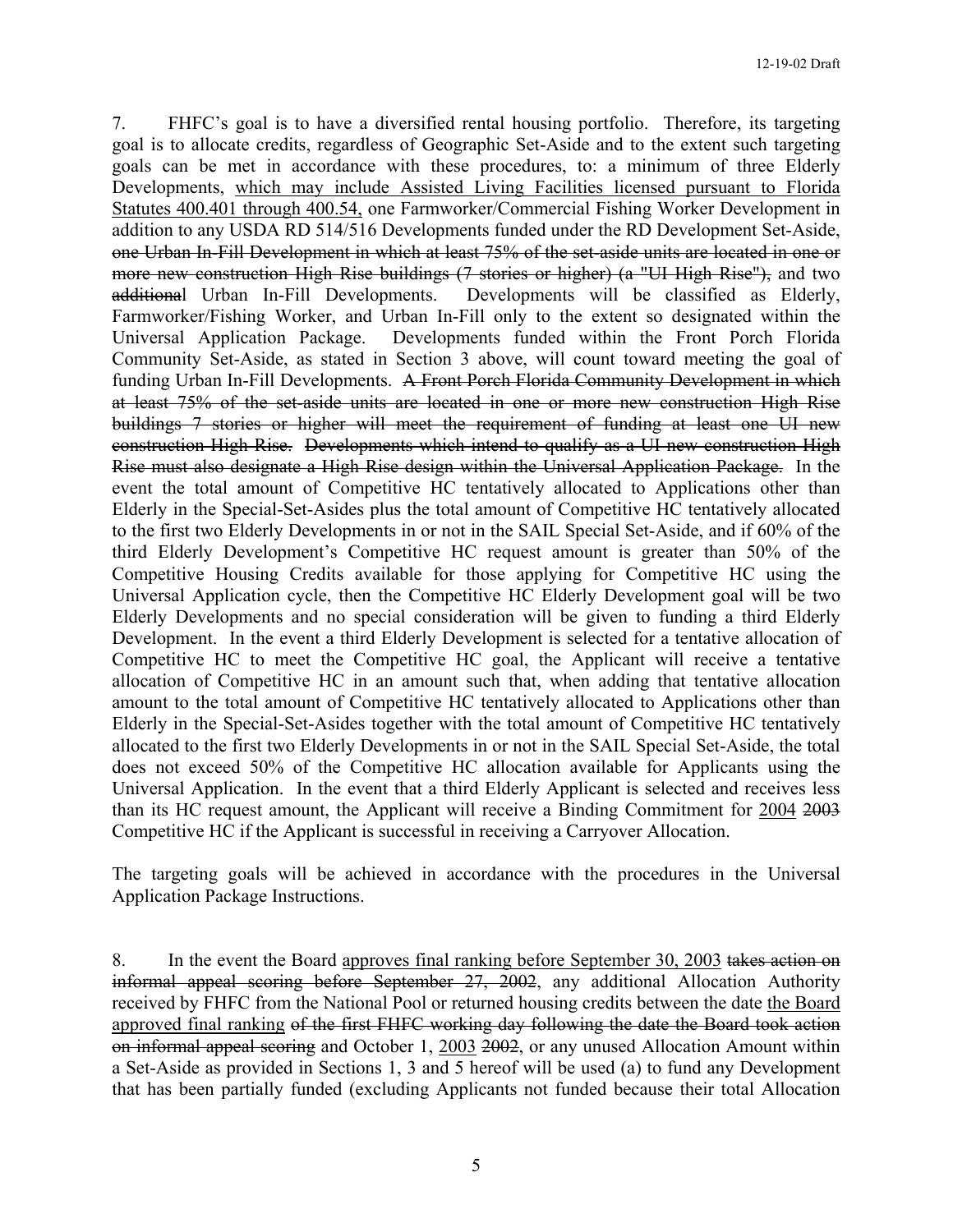request exceeds the permissible Binding Commitment limits set forth in Section 12 hereof) in the following order of Set-Asides: (i) Large County, (ii) Medium County, (iii) Small County, (iv) Front Porch, and (v) Rural Development, and then (b) to fund the next highest scoring, eligible Application regardless of Set-Aside until all available housing credits are allocated. If the last remaining Allocation Authority after application of the foregoing is not sufficient to fully fund the next highest scoring, eligible Application not previously funded, such Applicant shall be entitled to a Binding Commitment for the unfunded balance, without regard to the limitations imposed by Section 12 hereof.

9. Any Allocation Authority received on or after October 1, 2003 2002, or such later date as the Board approves final ranking takes action on informal appeals, including any tentatively funded Applicant withdrawing or otherwise failing to proceed, will be used, subject to the provisions of Section 6(c) hereof, (i) to fully fund any Application that has been partially funded by the method described in Section 8 above and then (ii) applied to the 2004 2003 housing credits cycle; provided, that any such Allocation Authority received which, if after application of (ii) above would cause FHFC to be above the de minimis requirements for use of allocation necessary to participate in the national tax credit pool, shall instead be applied as provided in Section 8 above. No further effort will be made to achieve 2003 2002 targeting goals with any such additional Allocation Authority. If the 10% Non-Profit requirement has been met at the time such additional Allocation Authority is received, no further effort will be made to achieve the Non-Profit goal or revise adjust any previous adjustment of Applicant rankings necessary to achieve such goal. If any post-September Allocation Authority remains, it shall be treated in accordance with the IRS Stacking Regulations.

10. Any Application receiving a partial allocation will receive a Binding Commitment for the remaining amount as determined by FHFC's Credit Underwriter and approved by the FHFC, subject to the provisions of Section 12 hereof.

11. In the event of a federal or state declared disaster, any Allocation Authority not preliminarily allocated, as well as any authority remaining after November 1, 2003 2002, may be diverted to one or more federal or state declared disaster areas.

12. Except as otherwise set forth herein and except for Binding Commitments awarded pursuant to Chapter 67-48.005, F.A.C., no Binding Commitment shall be awarded for an amount in excess of 40% of the Applicant's total allocation request.

13. No adjustments will be made to achieve the Special Set-Asides and HC Competitive HC Goals stated in the Universal Application Package, if the Executive Director or the Board of Directors determines, based on a negative recommendation from the Credit Underwriter, that an Application chosen for tentative funding should not receive a Housing Credit Allocation with the exception of the provisions stated in Section 6.c.

14. Housing credits will be allocated in accordance with the 2002 2001 Qualified Allocation Plan until the 2003 2002 Qualified Allocation Plan becomes effective.

# **I. Selection Criteria**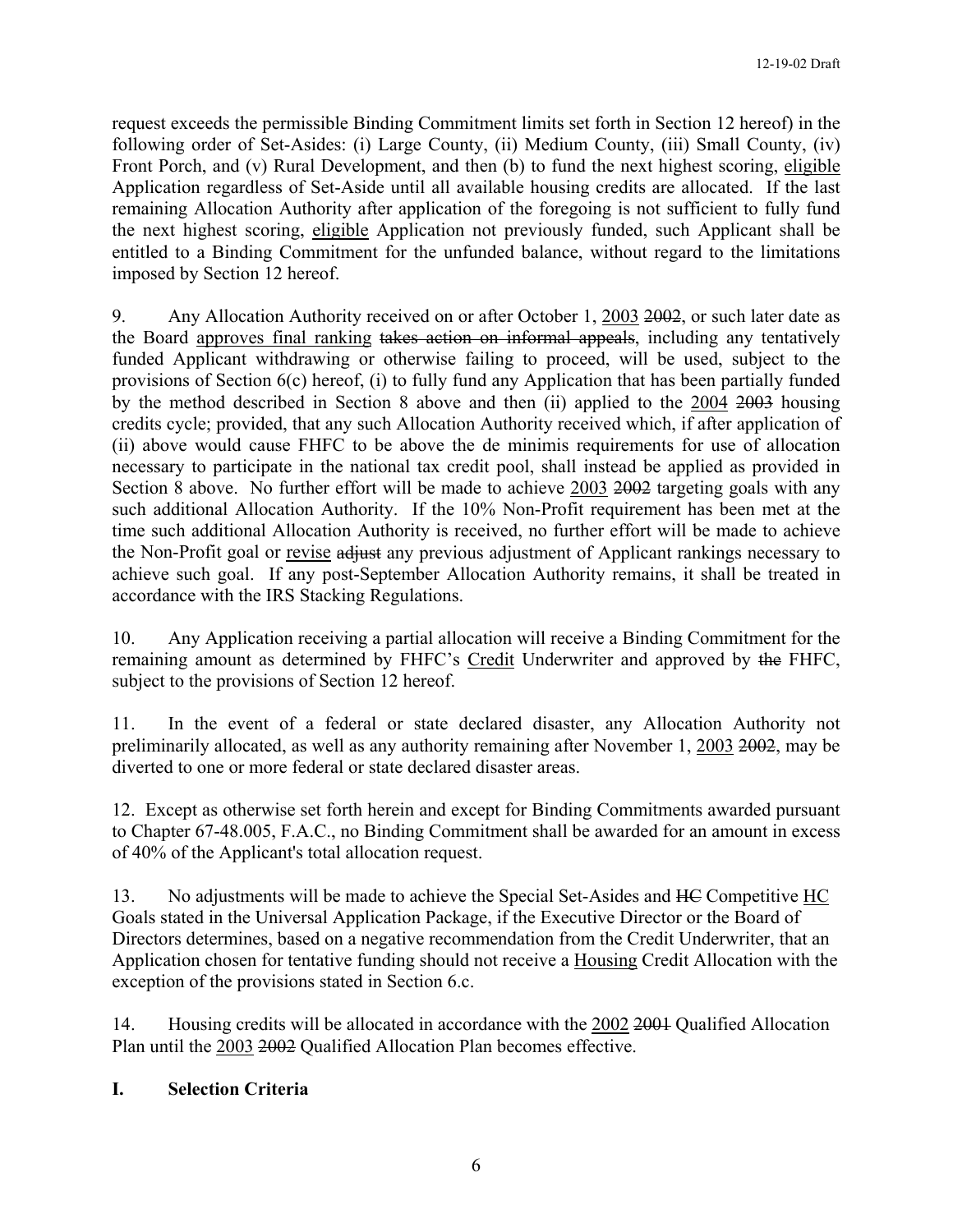Upon receipt of a completed Universal Application Package for Housing Credits pursuant to FHFC rule requirements and notification of an open credit allocation cycle, FHFC shall score and rank the Universal Application according to the following required selection criteria and the priorities set forth in II below.

- A. Location
	- \* Developments which are located in qualified Urban In-Fill areas will be targeted.
	- \* Developments located in the Florida Keys Area will be targeted.
	- \* Developments located in Front Porch Florida Communities will be targeted.
	- \* Counties within the state are divided into 3 groups according to population and housing needs. The geographic distribution plan is as follows:

| 59% Allocation Authority: | Large Counties         |
|---------------------------|------------------------|
| 31% Allocation Authority: | <b>Medium Counties</b> |
| 10% Allocation Authority: | <b>Small Counties</b>  |

- \* Specific criteria for the Geographic Set-Aside category, the Florida Keys Area, Front Porch Florida Communities, and the Urban In-Fill area designation targeting category are addressed in the Universal Application Package which is incorporated by reference in the FHFC rules.
- B. Housing Needs Characteristics:
	- \* Developments which meet state, regional and local housing needs will be targeted.
	- \* Developments which are designed for families and have three or more bedroom type units will be targeted.
	- \* Developments which are designed to attract and serve and keep the Elderly will be targeted.
	- \* Developments which are designed to attract and serve Farmworker/Commercial Fishing Worker families will be targeted.
	- \* Developments which are designed to attract and serve the Homeless will be targeted.
	- \* Developments which are 50 units or less will be targeted.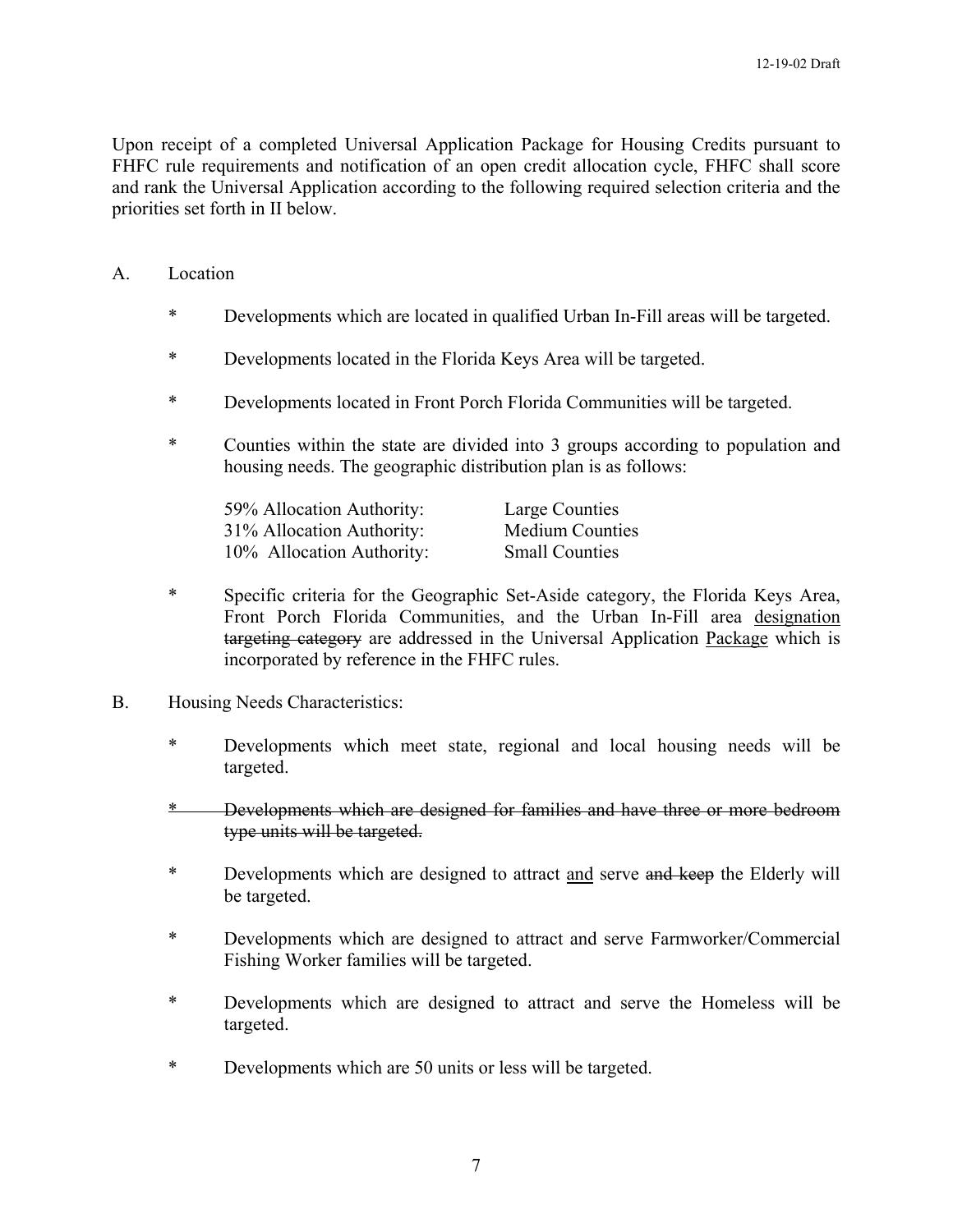\* An Urban In-Fill Development in which at least 75% of the set-aside units are located in one or more High Rise buildings (7 stories or higher) will be targeted.

These categories are specifically addressed in the Universal Application Package which is incorporated in FHFC rules by reference.

- C. Development Characteristics:
	- \* Developments which offer the most efficiency in development and thereby the best and most efficient use of the housing credits will be targeted in the following categories:
		- Experience of Development Team
		- Development Funding, Feasibility and Economic Viability
		- Ability to Proceed
		- Construction Features and Amenities
		- Leveraging
		- Equity Realized from Sale of Credits
		- Energy Conservation
	- \* Developments which offer resident services and programs will be targeted.
	- \* Developments which address family housing will be targeted.
	- \* Developments which address Elderly housing will be targeted.
	- \* Developments which address housing for the Homeless will be targeted.

This criterion is specifically addressed in the Universal Application Package which is incorporated in FHFC rules by reference.

- D. Sponsor Characteristics:
	- \* Both Non-Profit and for-profit sponsors/developers may participate in the program without limitation, other than the Code requirement for a 10% Non-Profit goal.
	- \* Applications will be rejected if the Applicant, an Affiliate of the Applicant, or a partner of a limited investment partnership have existing Developments that fail to comply with Chapter 67-48, F.A.C., Section 42 of the Internal Revenue Code, the recorded Extended Use Agreement, or other FHFC Programs.
	- \* If any Applicant, an Affiliate of an Applicant, or a partner of a limited investment partnership is determined by the FHFC to have engaged in fraudulent actions or to have deliberately misrepresented information within the current Application or in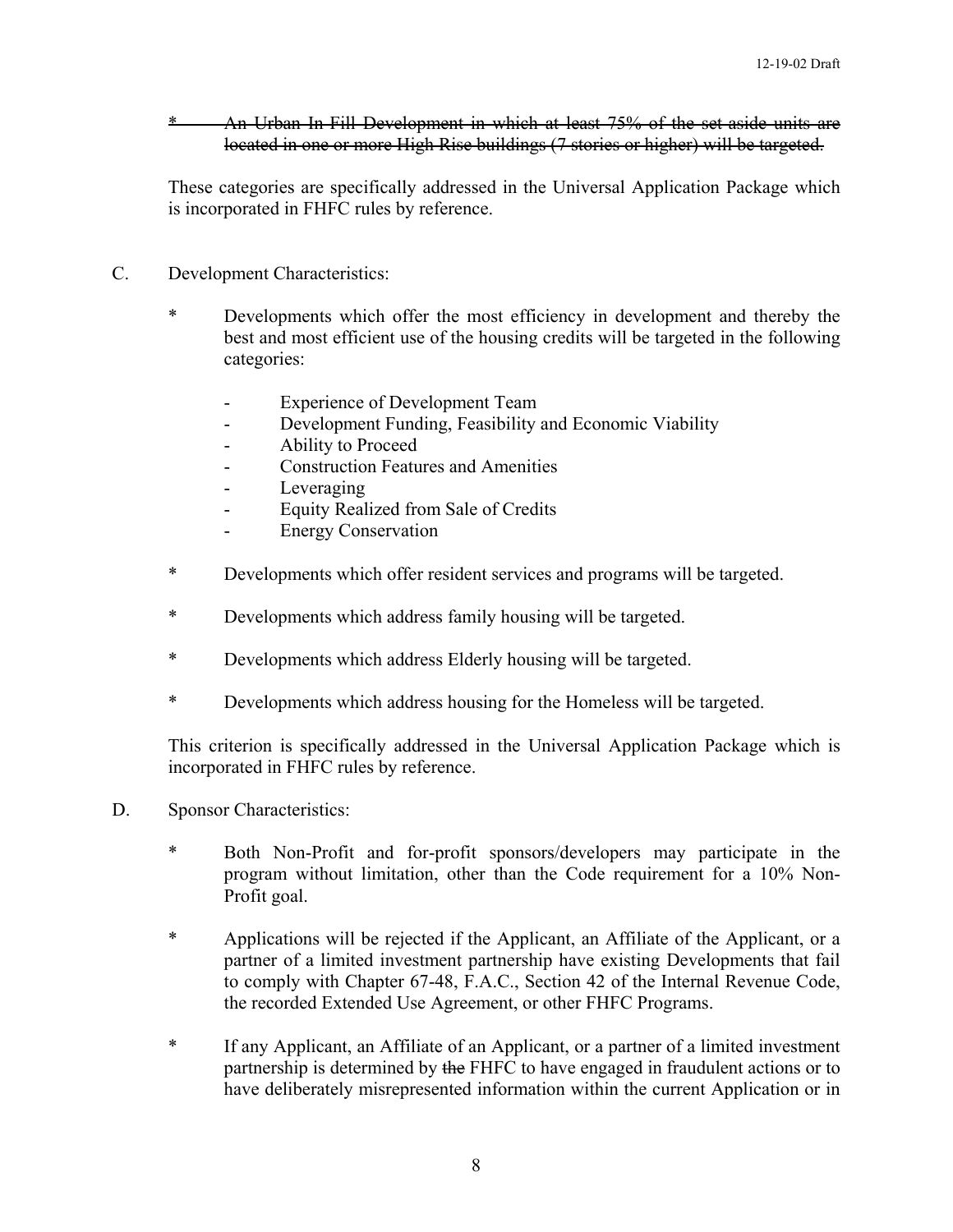any previous Applications for financing or housing credits administered by the FHFC, the Applicant and any of the Applicant's Affiliates will be ineligible to apply for any program administered by the FHFC for a period of two years, which will begin from the date the Board approves the disqualification of the Applicant's Application.

\* Developments which are located in Urban In-Fill Areas, and Developments in the Front Porch Florida Community Program, involving the use of existing housing as part of a community revitalization plan, will be targeted.

These criteria are addressed in Universal Application Package which is incorporated in FHFC rules by reference.

E. Tenant Populations With Special Housing Needs:

## \* Developments which will serve large families will be targeted.

- \* Developments which will serve the Elderly will be targeted.
- \* Developments which will serve Farmworker/Commercial Fishing Worker will be targeted.
- \* Developments which will serve the Homeless will be targeted.

 These criteria are specifically addressed in the Universal Application Package which is incorporated in FHFC rules by reference.

- F. Tenant Populations of Individuals with Children:
	- \* Developments that have amenities and tenant programs that service families with children for large families with children are specifically targeted.

This criterion is specifically addressed in the Universal Application Package which is incorporated in FHFC rules by reference.

- G. Public Housing Waiting Lists:
	- \* Developments are required to actively seek persons on public housing waiting lists.

This criterion is specifically addressed in the Universal Application as a threshold requirement and is incorporated in FHFC rules by reference.

- H. Developments Intended for Eventual Resident Ownership:
	- \* Developments which provide specific programs for enabling residents to purchase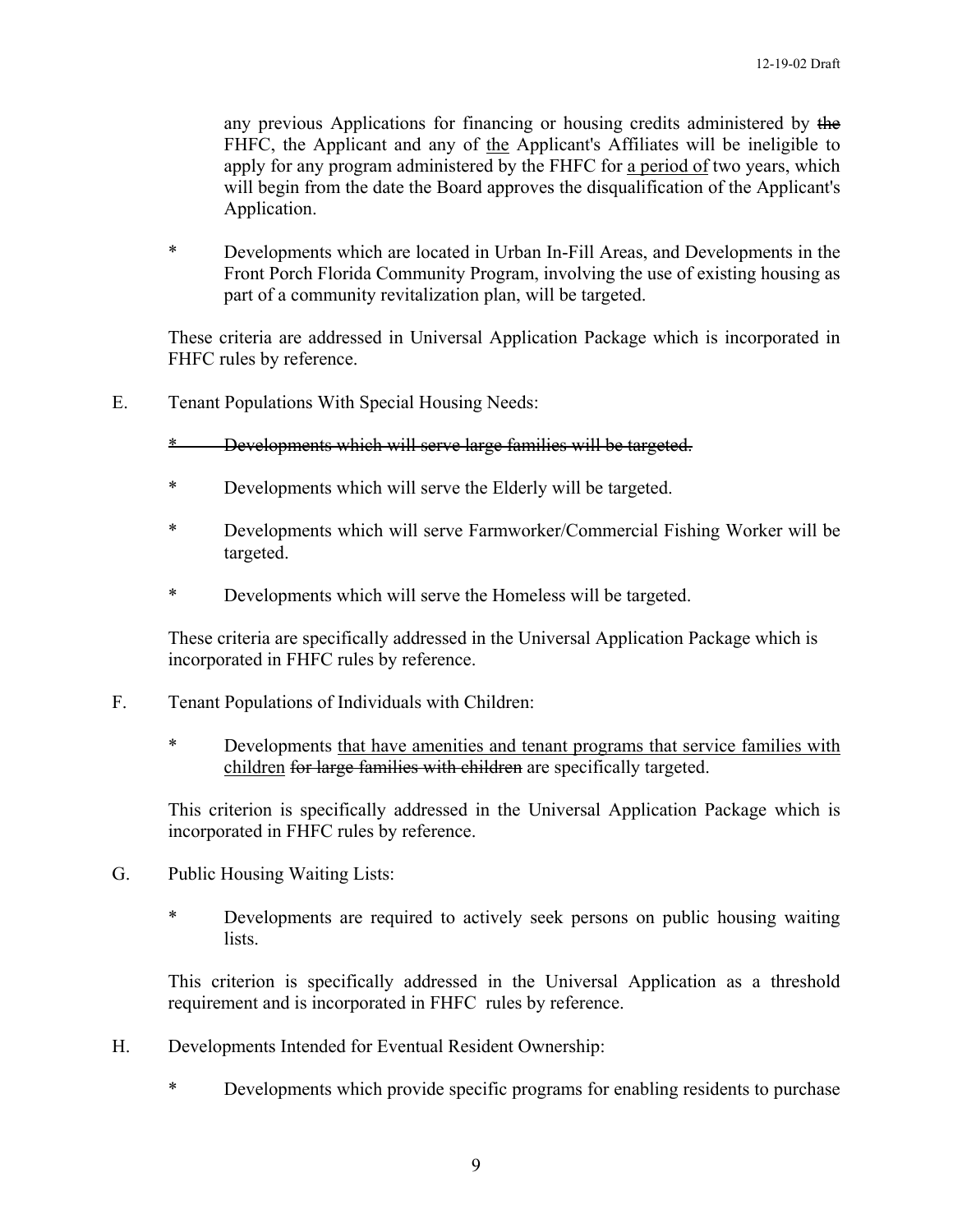a unit in the Development will be targeted.

This criterion is specifically addressed in the Universal Application Package which is incorporated in FHFC rules by reference.

### **II. Priorities**

- A. Developments which serve either the Elderly, the Homeless, families Large Family, Farmworkers/ Commercial Fishing Workers, Developments financed with USDA RD 514 and/or RD 516 that reserve 100% of their units for Farmworker/Commercial Fishing Worker households, Developments financed with USDA RD 515, Developments located in the Florida Keys Area or Developments which are located in an Urban In-Fill area, including those which meet the criteria to be classified as a Front Porch Florida Community Development, will be targeted.
	- \* This criterion is addressed in the Universal Application Package which is incorporated in FHFC rules by reference and in Sections 1, 2, 3 and 7 above.
- B. Developments which will serve the lowest income families will be targeted.
	- \* This criterion is addressed in the Universal Application Package which is incorporated by reference in FHFC rules.
- C. Developments which will waive the option to convert the set aside units to market after year 14 and extend the set-aside period beyond the required 30-year period will be targeted.
	- \* A commitment to waive the option to convert after year 14 and to set-aside units beyond the required 30-year period is awarded points on a pro-rata basis. The minimum additional set-aside period is 1 year and the maximum additional set-aside period is 20 years, for a maximum total length of 50 years.

This criterion is addressed in the Universal Application Package and is incorporated by reference in FHFC rules.

- D. Developments located in qualified census tracts, the development of which contributes to a concerted community revitalization plan will be targeted.
	- \* This criterion is addressed in the Universal Application Package which is incorporated by reference in FHFC rules.
- E. Developments which require the least amount of housing credits to produce an affordable unit will be targeted.
	- \* This criterion is specifically addressed Universal Application Package Instructions which is incorporated by reference in FHFC rules.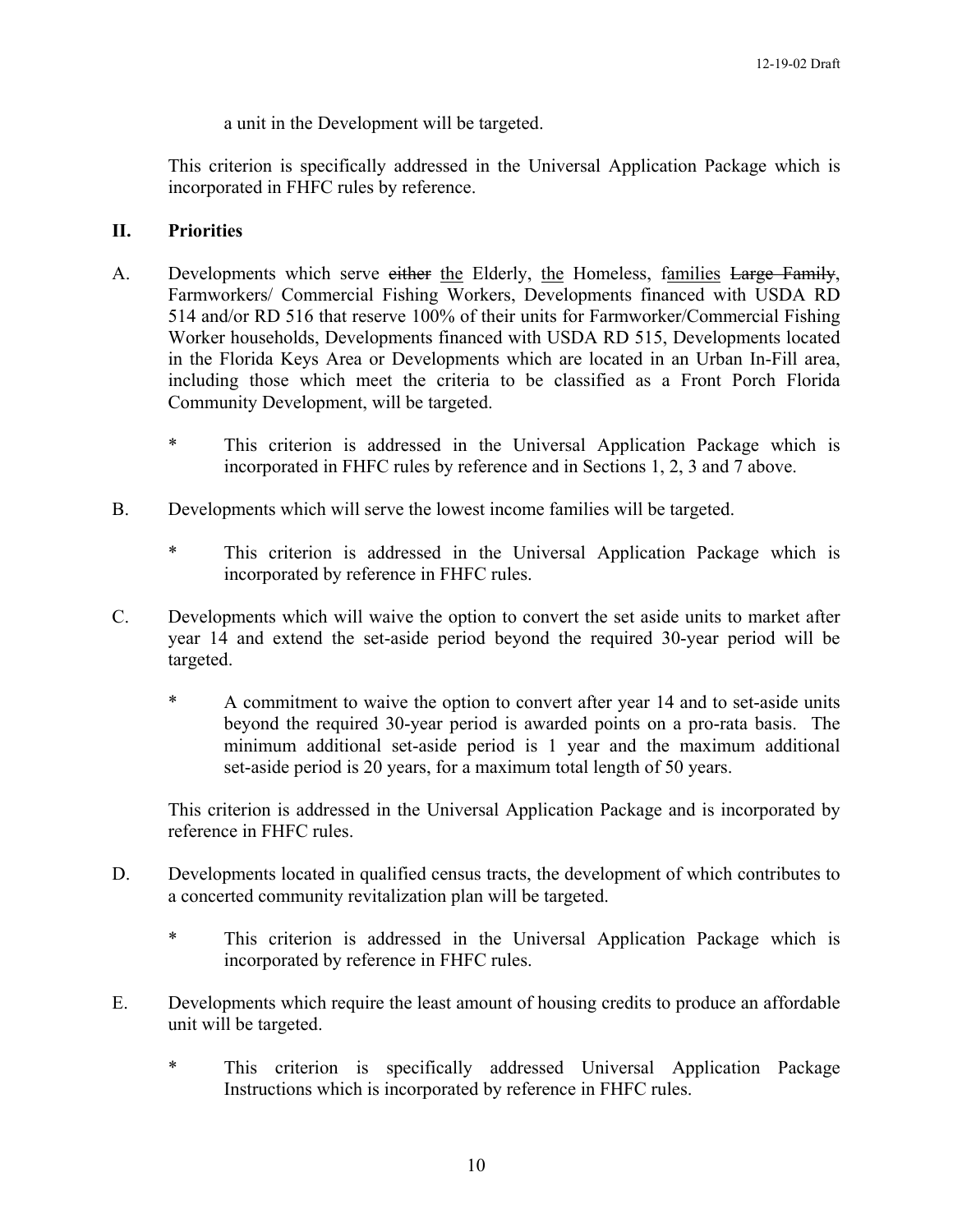- F. The FHFC will initially allocate not less than 12% (as described in Section 6 of this QAP) of the state's Allocation Authority to Developments involving qualified, Non-Profit Applicants, provided they are Non-Profits organized under Chapter 617, Florida Statutes, or similar state statute if incorporated outside Florida, and as set forth in Section 42(h)(5) of the Internal Revenue Code, as amended, and Rule Chapter 67-48, Florida Administrative Code.
- G. The order of funding is: Florida Keys Area Developments, Developments selected for SAIL tentative funding within the a SAIL Homeless Special Set-Aside, SAIL Elderly Special Set-Aside (Homeless, Farmworker/Commercial Fishing Worker, Elderly), Front Porch Florida Community Developments, RD Developments, a Farmworker/Commercial Fishing Worker Development, two Urban In-Fill Developments, Urban In-Fill new construction High Rise Development, three Elderly Developments which may include Assisted Living Facilities, meeting the 12% Non-Profit goal, Medium County Geographic Set-Aside Developments, Small County Geographic Set-Aside Developments, Medium County Geographic Set-Aside Developments, and then, Large County Geographic Developments. The goal of allocating housing credits to a Farmworker/Commercial Fishing Worker Development, two Urban In-Fill Developments, an Urban In-Fill new construction High Rise Development, three Elderly Developments, and 12% of the Allocation Authority to Non-Profit Applicants can be met or partially met when allocating credits to Applications within the SAIL Homeless Special Set-Aside, the HC Florida Keys Area Special Set-Aside, SAIL Farmworker/Commercial Fishing Worker Special Set-Aside, the SAIL Elderly Special Set-Aside, the HC RD Special Set-Aside, or the HC Front Porch Florida Community Special Set-Aside.
- H. Provided they are consistent with the QAP, the decisions of the Board of Directors of FHFC regarding Binding Commitments or the allocation of housing credits are solely within the discretion of the Board and shall be considered final.

# **III. Application of the Plan to Tax-Exempt Bond-Financed and Non-cycle Developments**

- A. Bond Financed Developments:
	- \* Developments financed with tax-exempt bonds are required to meet FHFC minimum Housing Credit guidelines to qualify and be eligible for a Housing Credit analysis. If 50% or more of a Development's financing is from tax-exempt bonds, the Housing Credits are issued at the federal level rather than as part of the State's allocation authority and these Developments are not subject to the FHFC ranking and scoring process as set forth in sections I and II above; however, they must meet the minimum threshold criteria, as follows:

Developments that received tax-exempt bonds issued by the Florida Housing Finance Corporation prior to January 1, 2000 will be deemed to have met the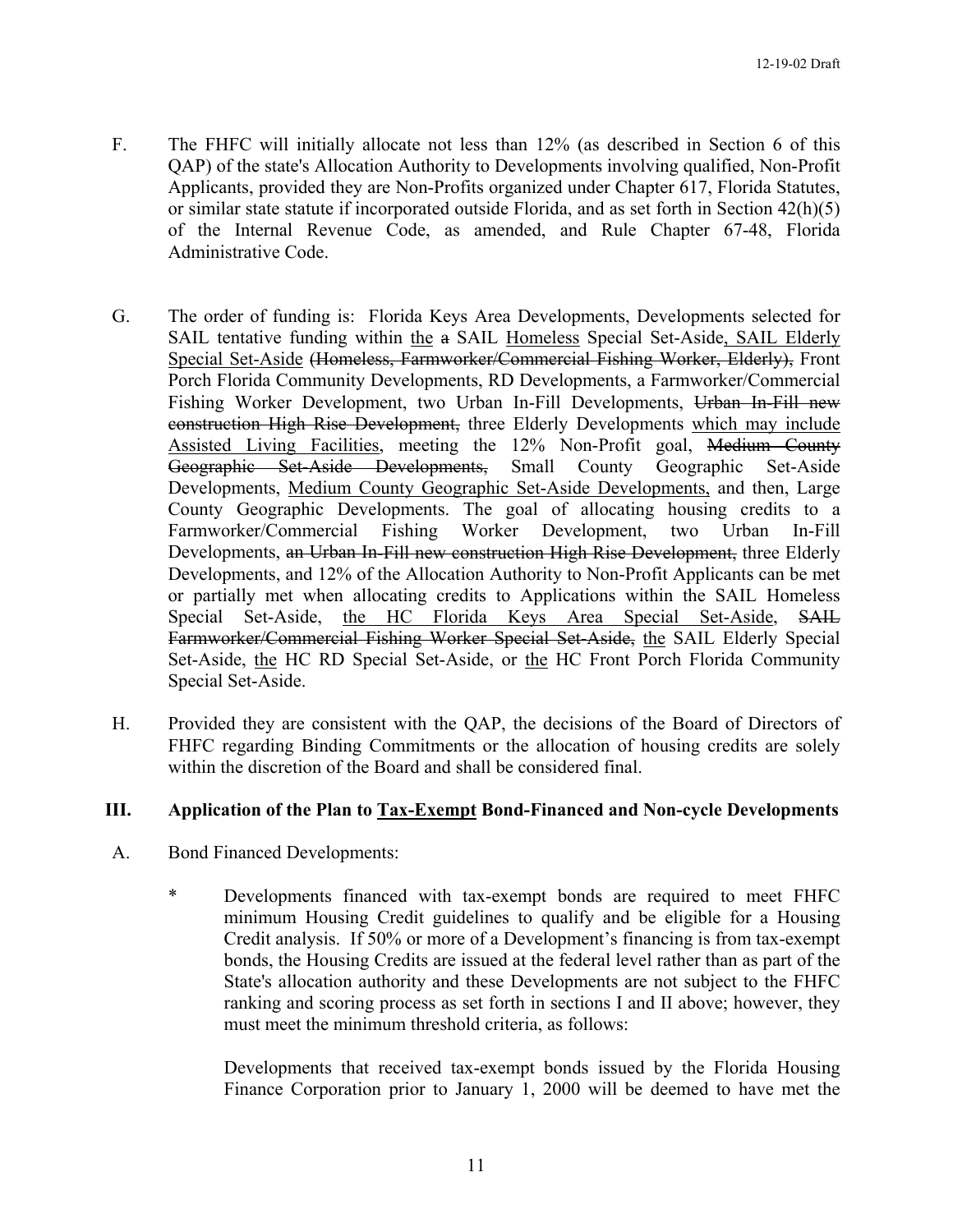minimum threshold criteria upon FHFC receipt and acceptance of the Universal Application. Applicants must complete the Universal Application in accordance with the Universal Application Package Instructions.

Developments that received tax-exempt bonds issued by the Florida Housing Finance Corporation after December 31, 1999 will be deemed to have met the minimum threshold criteria by successfully completing a request for Housing Credits in their bond Application.

All other bond-financed Developments must meet minimum threshold requirements, and must submit a complete Universal Application by the date specified in Chapter 67-48, Florida Administrative Code, and achieve an Application score of at least 45 50 points.

These bond-financed Developments are subject to all other provisions of Chapter 67-48, Florida Administrative Code, including, but not limited to, the compliance monitoring requirements set forth in section IV of this plan below.

- B. Non-cycle Developments:
	- \* If time constraints preclude the conduct of an additional open credit allocation cycle and Housing Credit allocation authority remains available to FHFC after the allocation of credits to all Developments which (i) apply in an open credit allocation cycle, (ii) meet the minimum threshold requirements, and (iii) are evaluated in accordance with the criteria set forth in I and II above, FHFC may allocate credit to any Development which meets the minimum threshold requirements stated in the QAP.

### **IV. Compliance**

- A. All Housing Credit Developments will be monitored by FHFC or its appointee. Detailed compliance requirements are set forth in the Program rules of 67-48, Florida Administrative Code, and in 26 CFR Parts 1 and 602.
	- \* FHFC, or its legal representative, shall conduct on-site Development inspections periodically.
	- \* FHFC will monitor USDA-RD (formerly FmHA) Developments in conjunction with USDA-RD (formerly FmHA) headquarters.
	- \* FHFC, or its legal representative, may conduct additional on-site Development inspections at any time during the compliance period without prior notice to the affected housing credit recipient(s).
- B. All Housing Credit recipients shall submit a certified Annual Report to include the number of set-aside units and the rents assessed for these units. Occupancy reports must